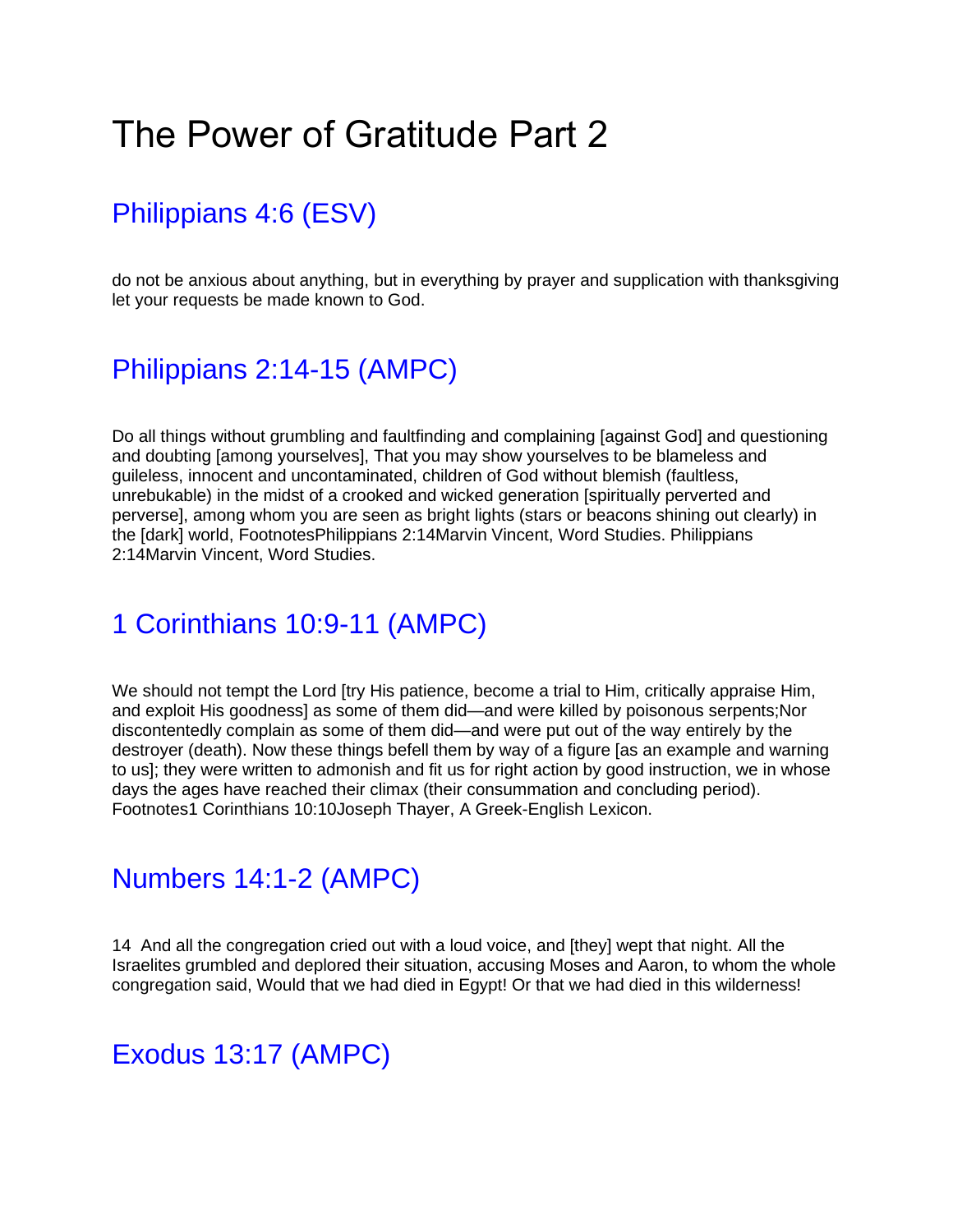When Pharaoh let the people go, God led them not by way of the land of the Philistines, although that was nearer; for God said, Lest the people change their purpose when they see war and return to Egypt.

## [Numbers 14:3-6 \(AMPC\)](https://www.biblegateway.com/passage/?search=Numbers%2014%3A3-6&version=AMPC)

Why does the Lord bring us to this land to fall by the sword? Our wives and little ones will be a prey. Is it not better for us to return to Egypt? And they said one to another, Let us choose a captain and return to Egypt. Then Moses and Aaron fell on their faces before all the assembly of Israelites. And Joshua son of Nun and Caleb son of Jephunneh, who were among the scouts who had searched the land, rent their clothes,

## [Philippians 4:6 \(AMPC\)](https://www.biblegateway.com/passage/?search=Philippians%204%3A6&version=AMPC)

Do not fret or have any anxiety about anything, but in every circumstance and in everything, by prayer and petition (definite requests), with thanksgiving, continue to make your wants known to God. FootnotesPhilippians 4:6Joseph Thayer, A Greek-English Lexicon.

## [1 Thessalonians 5:16-18 \(AMPC\)](https://www.biblegateway.com/passage/?search=1%20Thessalonians%205%3A16-18&version=AMPC)

Be happy [in your faith] and rejoice and be glad-hearted continually (always); Be unceasing in prayer [praying perseveringly]; Thank [God] in everything [no matter what the circumstances may be, be thankful and give thanks], for this is the will of God for you [who are] in Christ Jesus [the Revealer and Mediator of that will].

## [Romans 8:28 \(AMPC\)](https://www.biblegateway.com/passage/?search=Romans%208%3A28&version=AMPC)

We are assured and know that [God being a partner in their labor] all things work together and are [fitting into a plan] for good to and for those who love God and are called according to [His] design and purpose. FootnotesRomans 8:28Some manuscripts read, "God works all things with them."

## [John 11:42 \(AMPC\)](https://www.biblegateway.com/passage/?search=John%2011%3A42&version=AMPC)